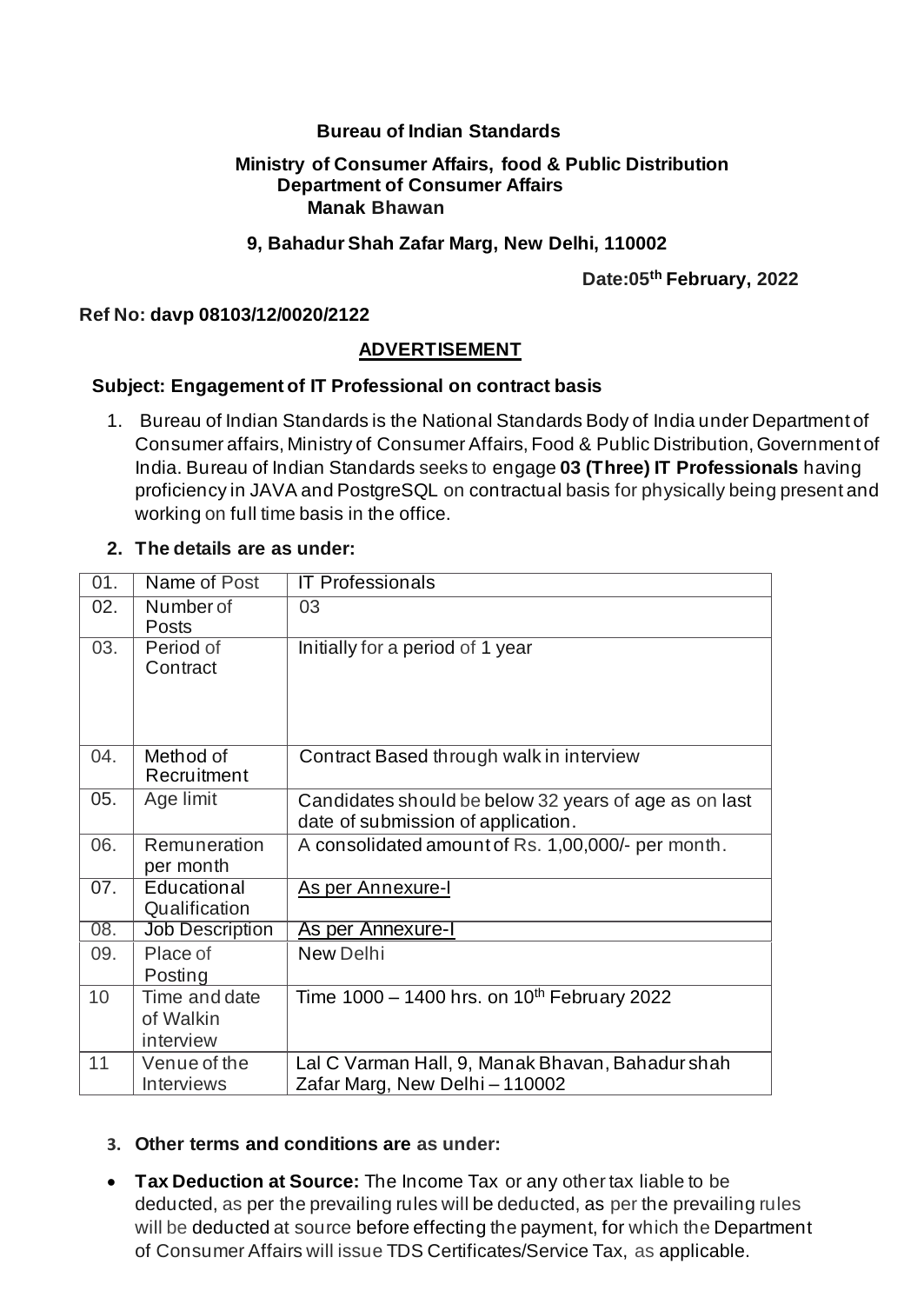- **Other Allowance: No TA/DA** shall be admissible for joining the assignment or on its completion. No other facilities like DA, Accommodation, Residential Phone, Conveyance/Transport, Personal Staff, Medical reimbursement, HRA and LTC etc. would be admissible to them.
- The assignment is purely contractual and can be terminated at any point in time after following due procedure as prescribed above. The work and days on contract duty do not allow any representation or claim for any form of employment at any point in time to the IT professionals selected.
- Interested candidates may send their bio-data in the enclosed format (Annexure- II) through mail to the following address latest by **09th February 2022** (by 5.30 PM). The mail id is its@bis.gov.in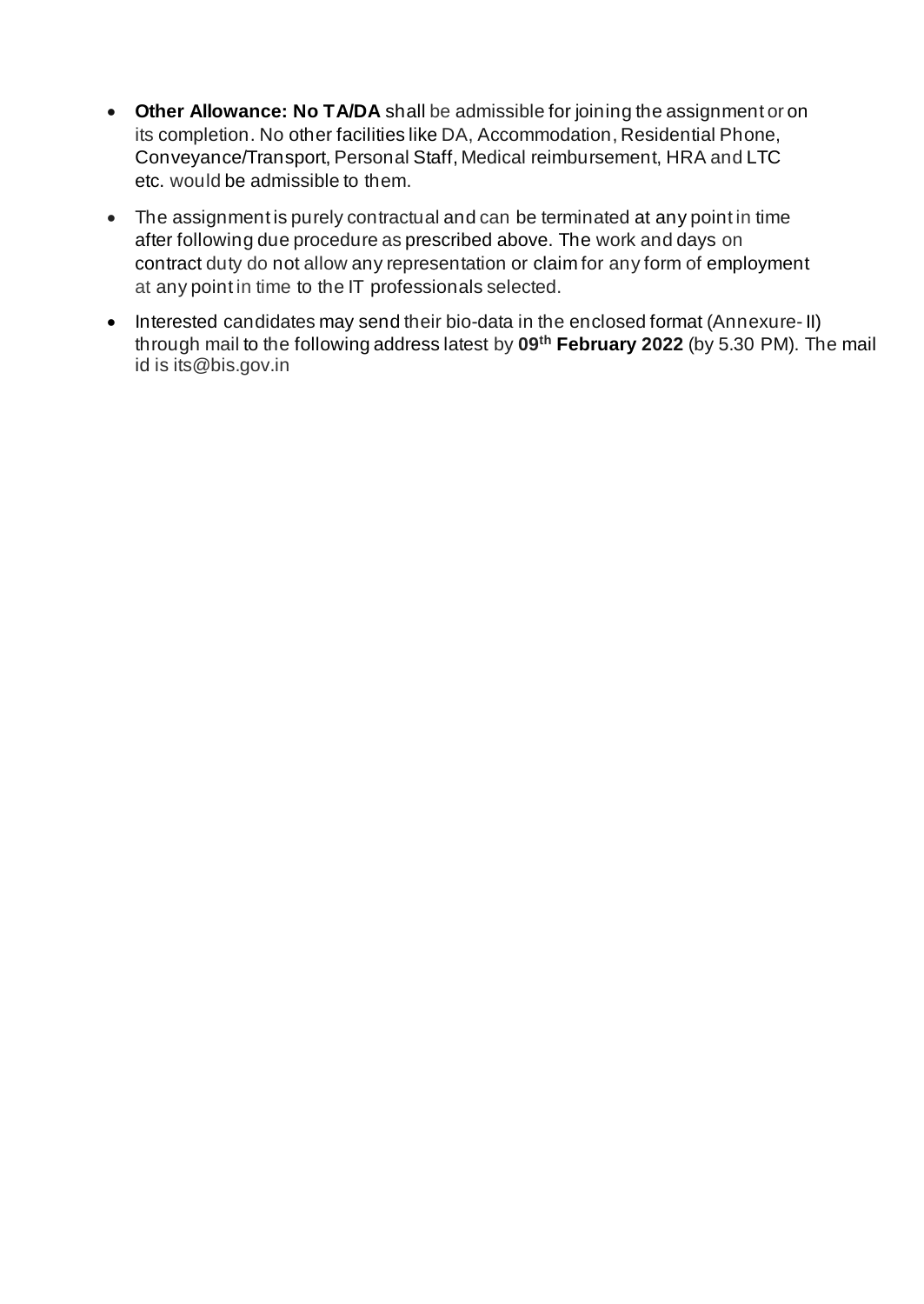## **Annexure-I**

### **Job Description for IT Professionals in Bureau of Indian Standards, New Delhi.**

| S.No. | Name of<br><b>Division</b>      | <b>Requirement</b> | Job<br><b>Description</b>                                                                        | <b>Qualification</b><br><b>Requirement</b>                                                                                                                                                                           |
|-------|---------------------------------|--------------------|--------------------------------------------------------------------------------------------------|----------------------------------------------------------------------------------------------------------------------------------------------------------------------------------------------------------------------|
| ι.    | <b>IT Service</b><br>Department | 03                 | Developers having at least one year experience in software<br>development in JAVA and POSTGRESQL | <b>JAVA</b><br>Knowledge<br>$\circ$ of<br>Version1.8, Hibernate<br>4.2.0,<br>Spring Version 3.2.12, JSP,<br>JPA, JSTL, JQuery, Java<br>Script, Ajax, Jasper<br>report<br>5.0.0, Apache tomcat 9 EDB 12,<br>HTML, CSS |